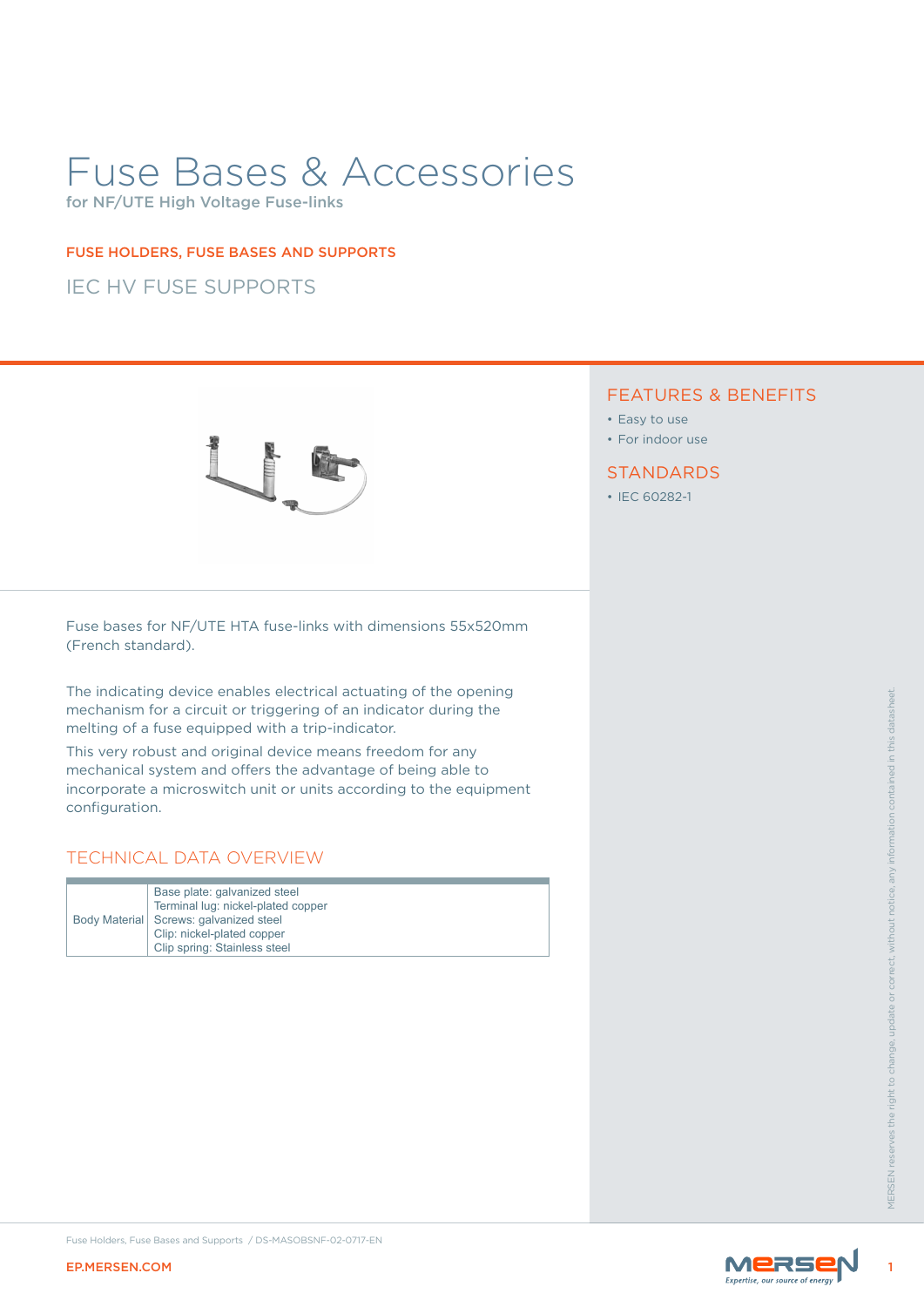# PRODUCT RANGE

#### **Fuse Holder**

| Catalog<br>number               | Item<br>number | Rated voltage AC (IEC) | Dielectric withstand between live parts and<br>earth $(50 Hz - 1 min)$ | Package | Weight   |
|---------------------------------|----------------|------------------------|------------------------------------------------------------------------|---------|----------|
| SI130-55-520   K092354   7.2 kV |                |                        | 20 kV                                                                  |         | $2.8$ kg |
| SI175-55-520 Q092934 12 kV      |                |                        | 28 kV                                                                  |         | $3.6$ kg |
| SI210-55-520 R092935 24 kV      |                |                        | $50$ kV                                                                |         | 4.8 kg   |
| SI300-55-520   L092355   36 kV  |                |                        | 70 kV                                                                  |         | $6.8$ kg |

#### **Indicating Device**

| Catalog<br>number | <b>Item</b><br>number | Rated<br>voltage of<br>corres-<br>ponding<br>fuse-holder | <b>Indication System</b> | <b>Design</b>               | Length | Package | Weight    |
|-------------------|-----------------------|----------------------------------------------------------|--------------------------|-----------------------------|--------|---------|-----------|
| MC1-5NFLEXQ       | E092694               | 7.2 kV                                                   | 1 microswitch            | Length flexible part: 395mm | 560 mm |         | $0.21$ kg |
| MC1-5NFLEXQ640    | T092615               | 12-36 kV                                                 | 1 microswitch            | Length flexible part: 545mm | 710 mm |         | $0.22$ kg |
| MC1-9NFLEXQ       | F092695               | 7.2 kV                                                   | 2 microswitches          | Length flexible part: 395mm | 560 mm |         | $0.22$ kg |
| MC1-9NFLEXQ640    | K078945               | 12-36 kV                                                 | 2 microswitches          | Length flexible part: 545mm | 710 mm |         | $0.23$ kg |

## DIMENSIONS

#### **HV Fuse base 55x520 7.2kV**







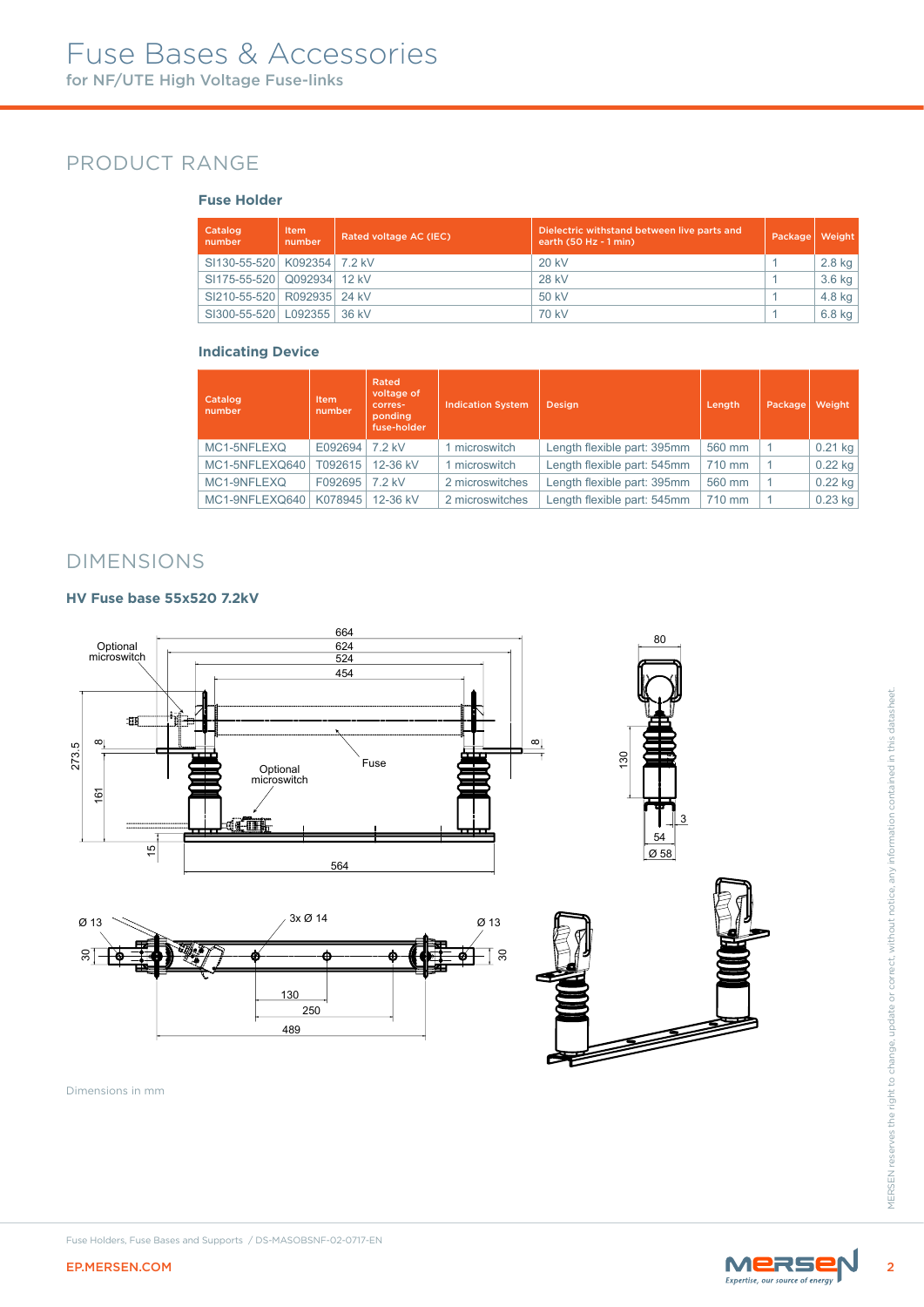# Fuse Bases & Accessories for NF/UTE High Voltage Fuse-links

## DIMENSIONS

#### **HV Fuse base 55x520 12kV**



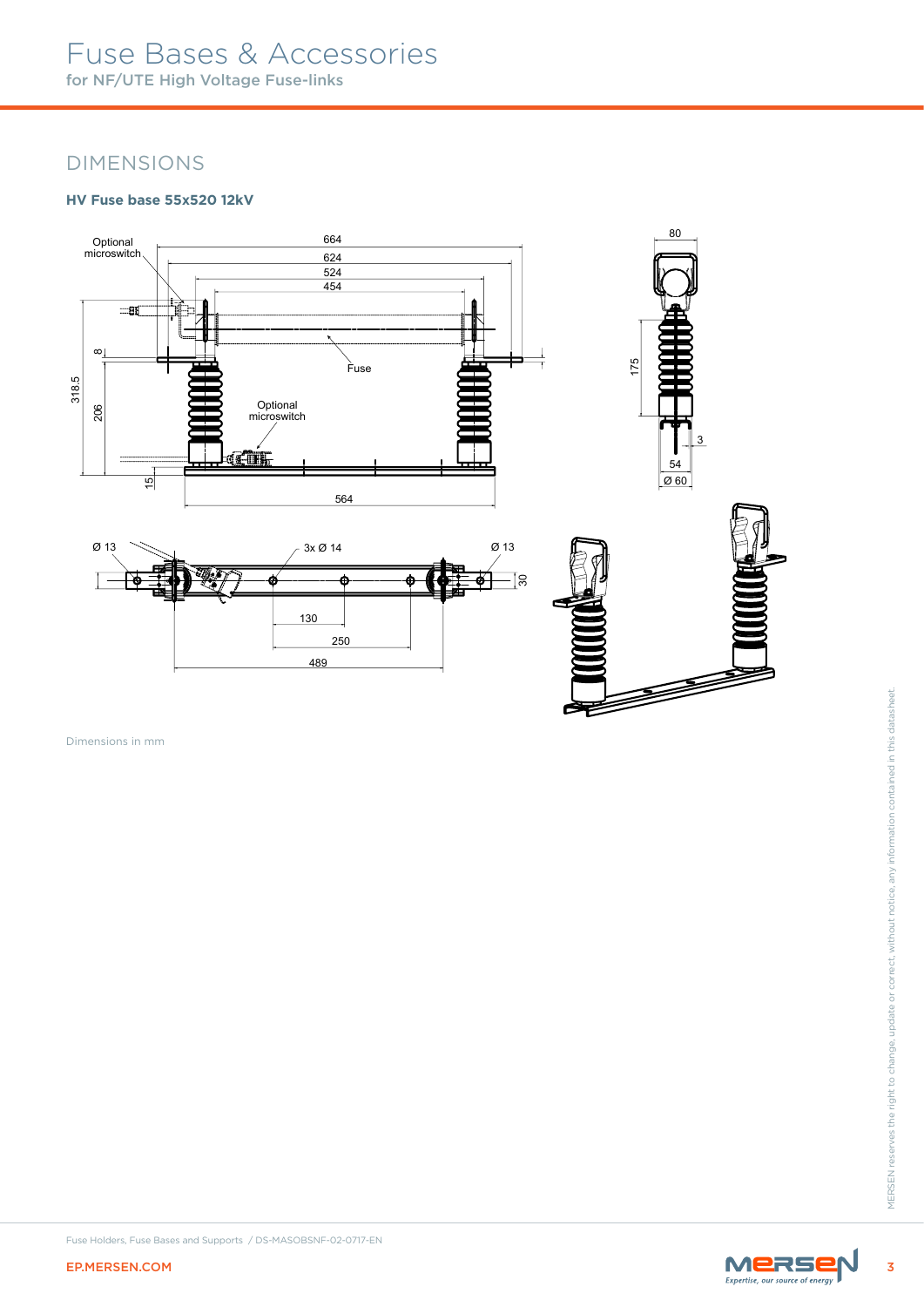# Fuse Bases & Accessories for NF/UTE High Voltage Fuse-links

## DIMENSIONS

#### **HV Fuse base 55x520 24kV**



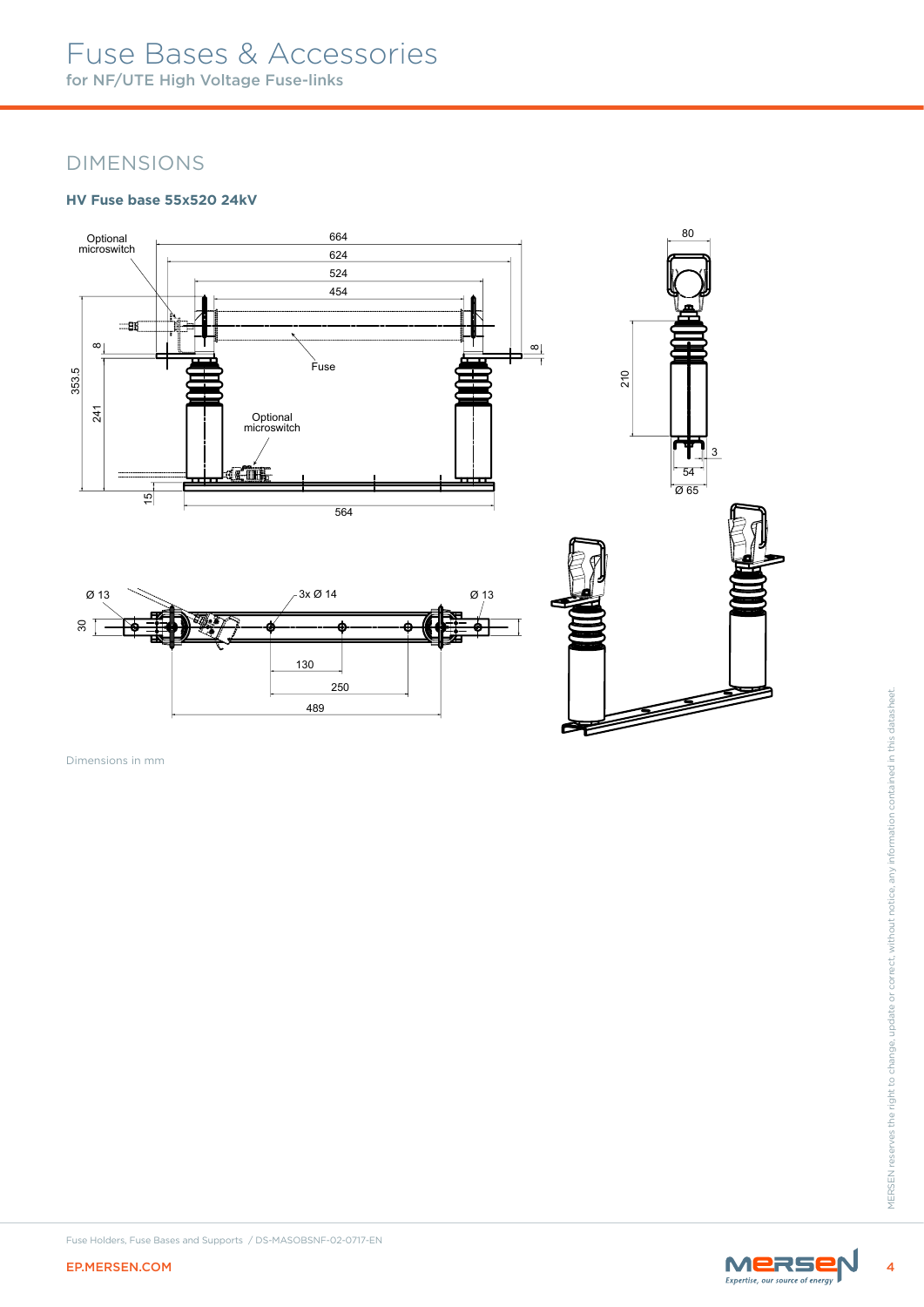# Fuse Bases & Accessories for NF/UTE High Voltage Fuse-links

## DIMENSIONS

#### **HV Fuse base 55x520 36kV**